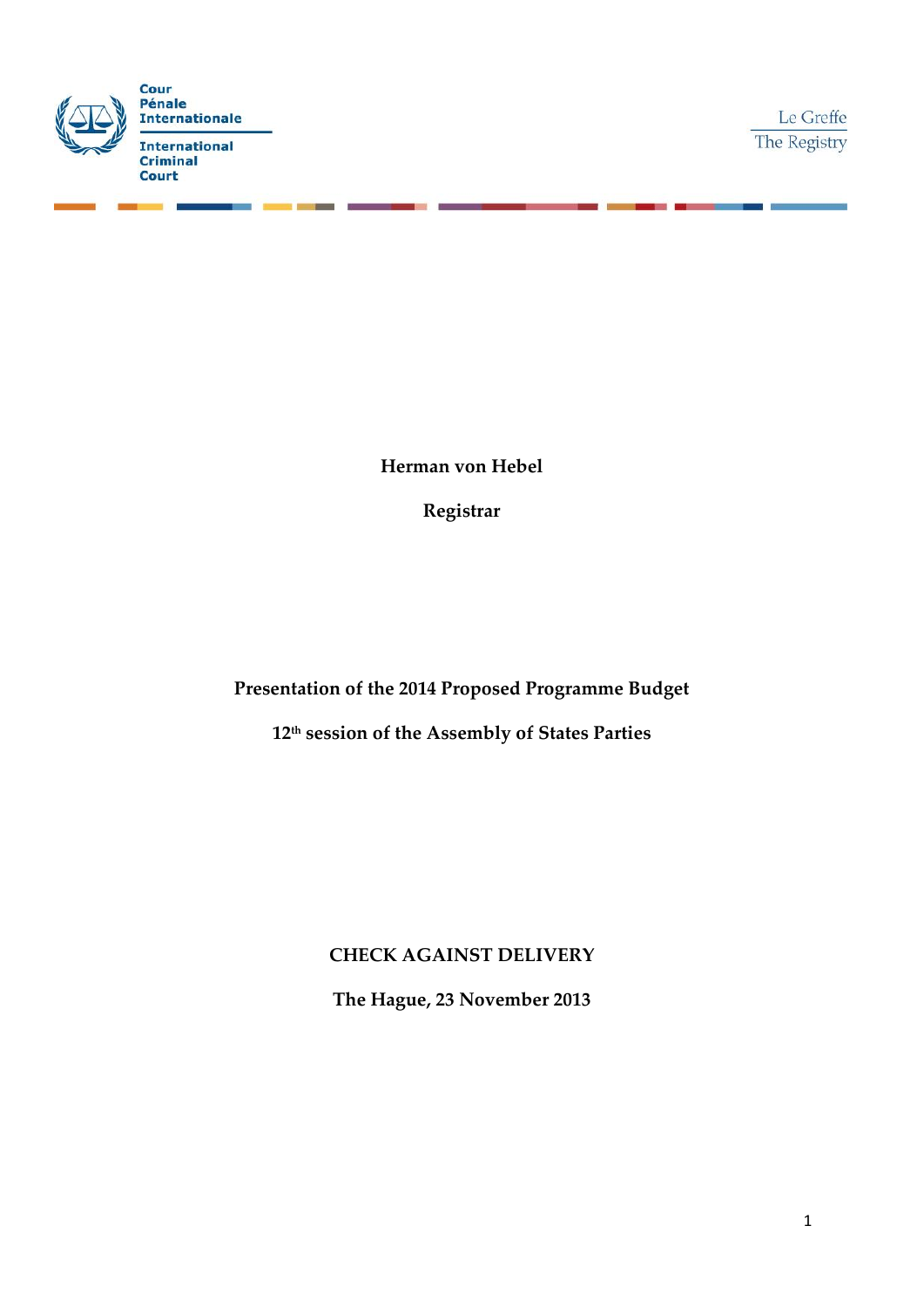Mme Ambassador President of the Assembly, Mr Ambassador Vice-President of the Assembly, Honourable Ministers, Excellencies, Mr President, Vice-Presidents, Your honours, Mme Prosecutor, Distinguished delegates, Dear colleagues and friends,

It is my great pleasure and privilege to address the Assembly for the first time, as elected Registrar of the International Criminal Court (ICC) by the Judges in April 2013. I am honoured to have been chosen to serve in this position.

I have pledged to do everything in my capacity to uphold the trust placed in me by the Judges. As I said in my solemn undertaking ceremony, I strongly believe in the Registry as a neutral Organ that provides the structural platform necessary for the effective implementation of the Court's judicial mandate. The quality of the Registry's services impact considerably on the Judges, the parties and participants and the ability to ensure fair trials for all persons appearing before the Court.

With a dozen years' experience in international tribunals and courts, I hope I can bring the right lessons learned and expertise to assist the ICC as its Registrar. I have now been in this position for seven months, and it has been a steep learning curve. In that time I have been consulting with the Judges, the Office of the Prosecutor (OTP) and with the Sections and Offices in the Registry, and also visited our field office in Kinshasa. As a proponent of the One Court principle, I am pleased to report that the relationship between the Organs of the Court is very good and that we are closely coordinating the implementation of our respective mandates. This constructive coordination also extends to other important bodies within the Court, such as the Trust Fund for Victims, the Permanent Premises Project and the Secretariat of the Assembly of States Parties. We share the same vision of building an efficient and effective institution that can deliver fully its mandate.

Today, I have the honour to address the Assembly on matters pertaining to the Court's financial situation. I shall refer to the Court's implementation of the Approved Programme Budget for 2013, the Contingency Fund, the Court's Proposed Programme Budget for 2014, the work of the Committee on Budget and Finance (CBF), as well as the proposed reorganisation of the Registry.

Before I do so, let me congratulate the newly elected Judge H.E. Mr Geoffrey Henderson of Trinidad and Tobago, as well as the newly elected member of the Committee on Budget and Finance, Ms Helen Warren of the United Kingdom. I welcome you to the International Criminal Court and I look forward to working with you.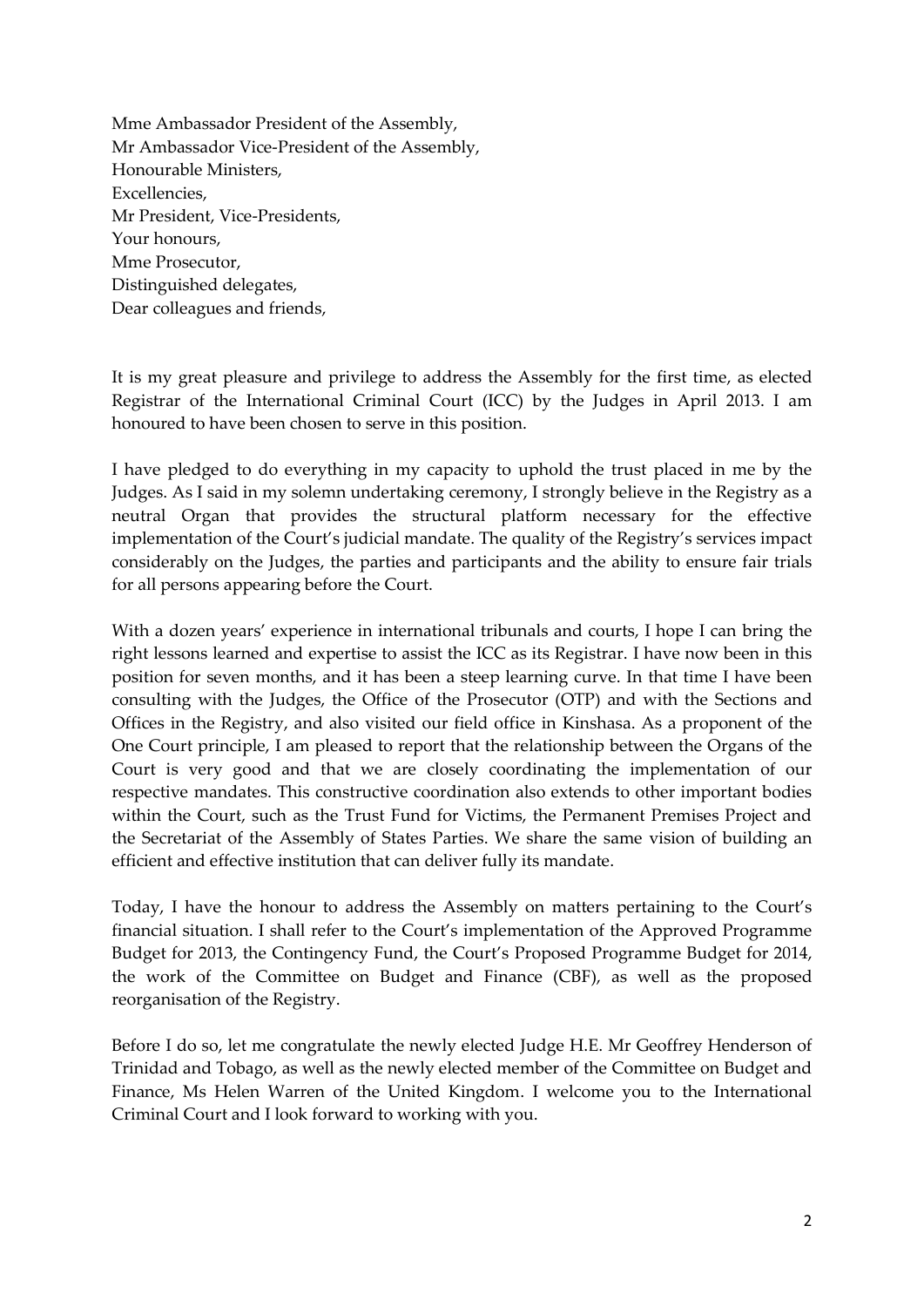Furthermore, on behalf of the Court, I would like to acknowledge the host State and The Hague municipality for their generous contributions towards the costs of the ASP sessions in The Hague in 2013 and 2015.

# Madam President,

Let me start by noting that the budget compromise proposal put forward for the consideration of this Assembly is the final product of lengthy discussions and tough decisions taken by the Organs of the Court, and also the result of valuable, constructive and transparent exchanges throughout the year with States Parties in The Hague Working Group (HWG), the Study Group on Governance, and with the Committee on Budget and Finance. Discussions have also taken place with partners including civil society organisations and other relevant stakeholders. Overall, States expressed broad support and understanding regarding the Court's need for sufficient resources to operate effectively. However, we are fully aware that any increase should be thoroughly justified. The Court has undertaken every effort to engage transparently with the CBF and with States Parties and to carefully explain its requests for resources.

### **Implementation of the 2013 Approved Programme Budget**

As States Parties, you entrust the Court with making optimal use of the resources that you grant us every year. The Court takes this responsibility very seriously and, in implementing its annual budget, uses its best endeavours to reduce expenses, to find efficiencies and to concentrate its efforts and resources on the most economical and effective means of implementing its mandate.

The Court's Approved Programme Budget for 2013 was €115.12 million. As you will recall, the Assembly approved the Court's 2013 budget by consensus on the basis of a compromise proposal reflecting the Committee on Budget and Finance's recommendations. The Court appreciated greatly the effort of States last year to arrive at a consensual decision on the Court's budget early during the 11<sup>th</sup> Assembly.

For the first time this year, States had to contend with the payment of the rent for the Court's interim premises, which amounts annually to approximately  $€6$  million. As you are aware, the host State generously agreed to reimburse half of these costs annually, not to exceed  $\epsilon$ 3 million, for 2013-2015 until the Court relocates to the permanent premises in 2016. I would like to thank the host State again for this contribution and for their on-going support. This contribution has also had a significant impact on the Court's Proposed Programme Budget for 2014.

As at the end of October 2013, the Court's forecasted expenditure of the Approved Programme Budget 2013 is 97.3 per cent. This equates to the Court implementing, by the end of December 2013, €112.0 million of the Approved Budget of €115.1 million. This will result in a forecasted unencumbered balance of €3.1 million. I echo the President's comments from the opening session on Wednesday that this proves that we have been responsible managers of the funds duly invested in the Court by States Parties.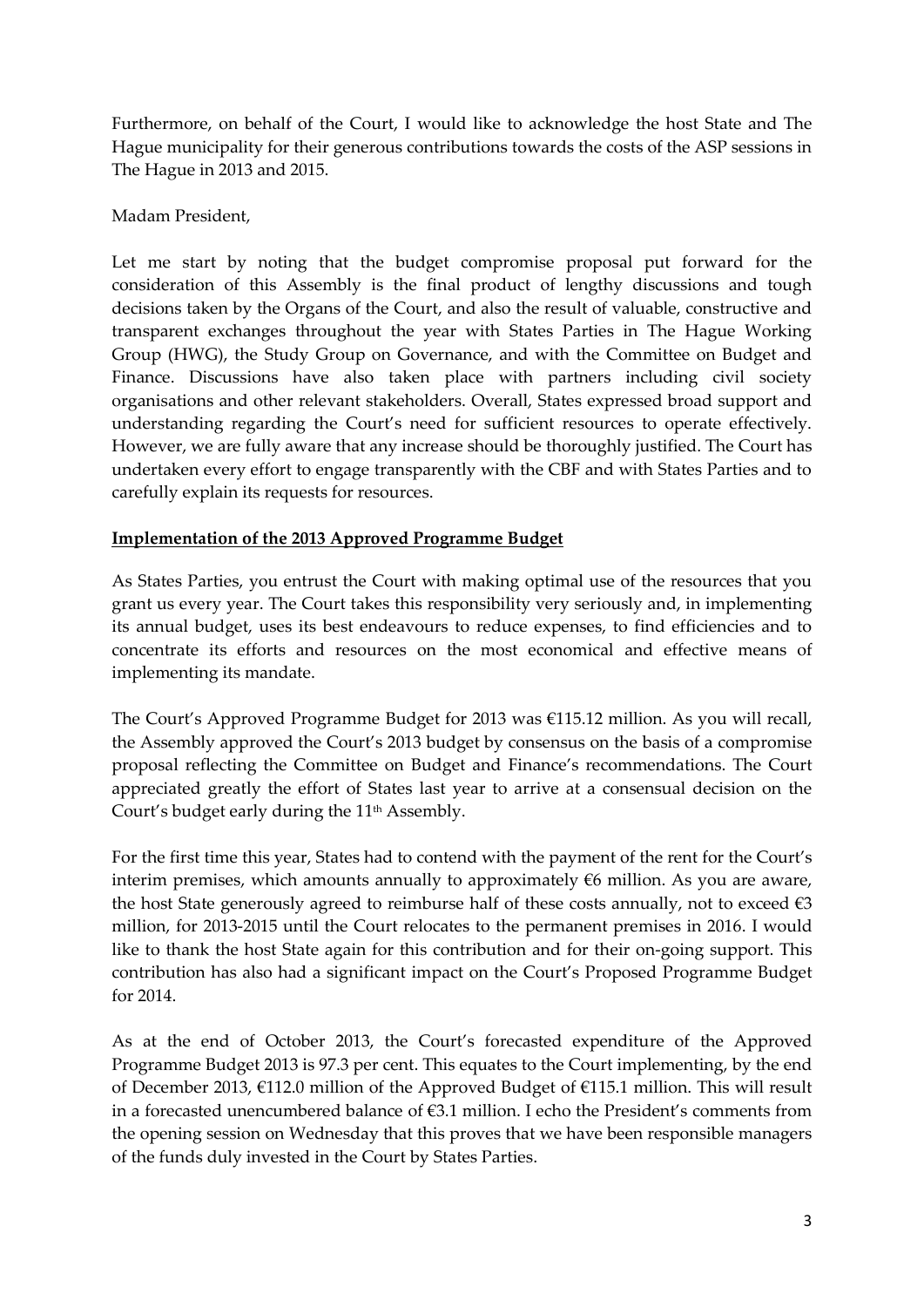### **Contingency Fund Access**

Madam President, I would like to now address the Assembly on the Contingency Fund. I reiterate that it is an important tool for upholding the independence of the Court by enabling it to flexibly manage the unpredictable nature of its judicial or prosecutorial activities.

The opening balance of the Contingency Fund in 2013 stood at  $\epsilon$ 7.5 million. Up until the end of October 2013, the Court had submitted revised notifications for a total of €7.21 million. Notably, these notifications related to *inter alia* the case against Mr Bosco Ntaganda in the Democratic Republic of Congo and the new situation in Mali. Out of the  $E$ 7.21 million originally estimated, the Court's forecasted actual expenditure from the Contingency Fund as at 31 December 2013 is €3.9 million.

As a result, the resources for the majority of the activities that were initially requested from the Contingency Fund will be accommodated within the unencumbered balance of the Approved Programme Budget for 2013. As in previous years, only after the closure of the 2013 accounts in 2014, will the Court be in a position to definitively determine expenditure for 2013 and the final recourse to the Contingency Fund. However, it is already anticipated that no replenishment will be necessary.

Madam President, let me now address the Proposed Programme Budget for 2014.

### **2014 Proposed Programme Budget**

The Court's budget reflects its mandate as determined by the States, and its Proposed Programme Budget for 2014 is what is required to have an effective International Criminal Court. The Proposed Programme Budget for 2014 amounts to  $\epsilon$ 126.07 million, representing an increase of €10.95 million, or 9.5 per cent, over the 2013 Approved Programme Budget. The increase was largely due to additional judicial activities – nine cases before Chambers – and the resources needed for the effective implementation of the OTP's new strategy, as well as built-in increases, such as staff costs due to the application of the UN Common System. The 2014 proposed budget is the result of a thorough and stringent internal review, which included strict reductions, redeployment of resources and reprioritisation of activities by all Organs, as well as a decrease in the number of active investigations. This achieved a drastic reduction of nearly  $E_5$  million in the preparation of the budget proposal.

The Office of the Prosecutor proposed a budget of €35.74 million, representing an increase of approximately  $\epsilon$ 7.5 million from the 2013 approved budget. As you have heard from the Prosecutor on Wednesday, the OTP launched its new Strategic Plan for the coming years, encompassing the two key concepts of "quality" and "efficiency". The OTP has built on past experiences and is adjusting its plans and working methods to meet its challenges. As the President noted in his opening remarks to this Assembly, a significant budgetary increase is unavoidable if we want to attain the common objective of improved OTP processes and output.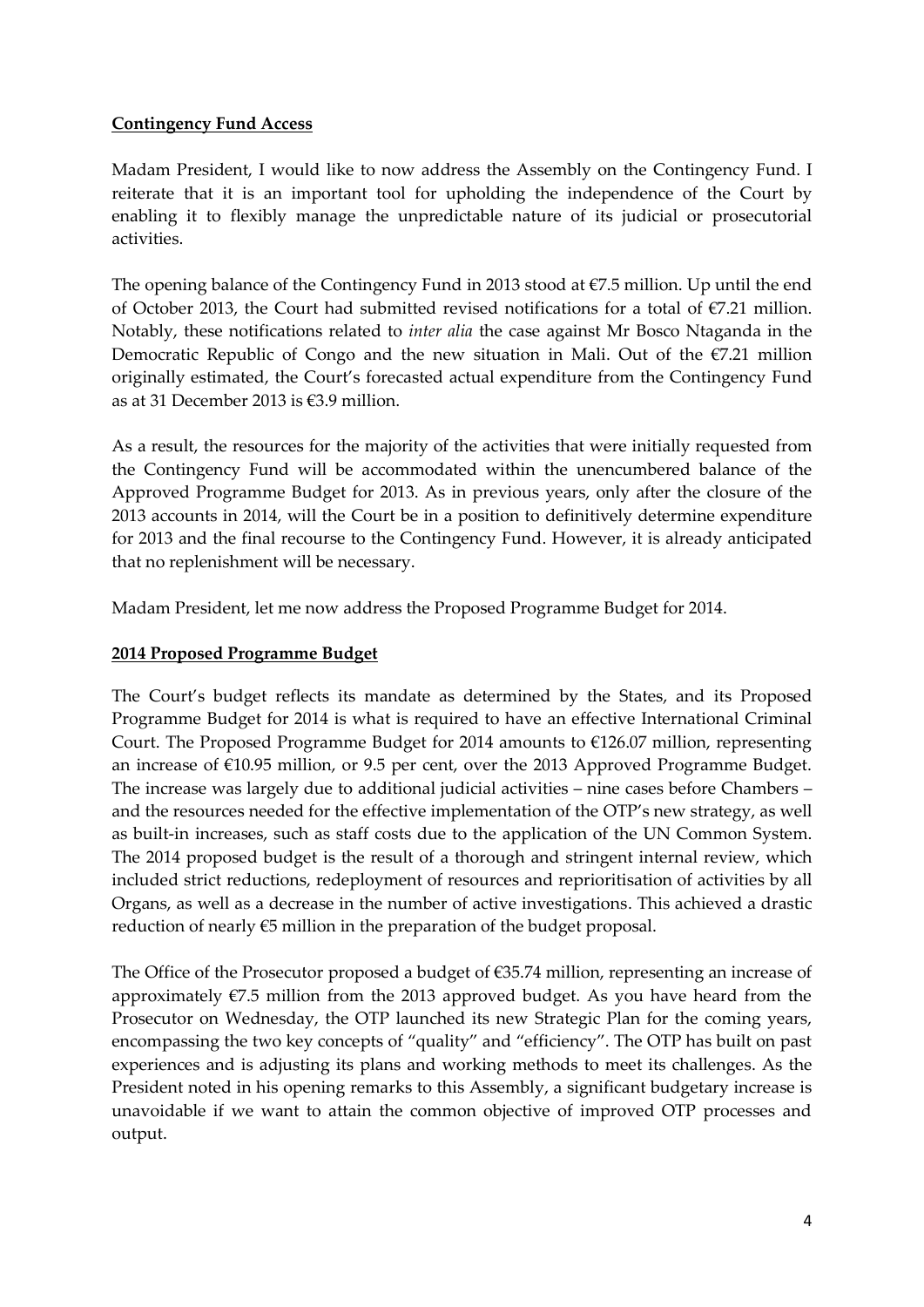In the Registry, there is a proposed increase of  $\epsilon$ 3.6 million, or 5.6 per cent, compared to the 2013 Approved Programme Budget. The Registry has proposed a modest increase, corresponding mainly to the increased number of services requested by the OTP, such as security, field operations and protection of and support for witnesses. Originally the request was to be higher – an additional  $\epsilon$ 3.5 million - however through efficiencies and reprioritisation, the Registry was able to put forward a lower request and thus accommodate the additional resources necessary to support the OTP's new strategy. As such, other areas of the Registry's proposed budget remained close or equal to zero-growth, despite the increased workload and level of activities. The Proposed Programme Budget for all other Major Programmes is more or less comparable to the 2013 Approved Programme Budget, or, as in the case of the Judiciary, even below the level of its 2013 Approved Budget.

We are acutely aware that these are challenging financial times for the international community that the Court represents. The budgetary pressures faced by many States Parties in the past years have often led to difficult decisions taken domestically to find savings. In light of this, I can assure you that the Court's request for additional resources is not made lightly. The adequacy of the Court's budget is a question of having a functioning, successful institution capable of pursuing its ambitious mandate of ending impunity.

I would like to acknowledge H.E. Ambassador Werner Druml of Austria for his invaluable contributions as facilitator for the Budget discussions within the Hague Working Group. His stewardship has been crucial in the endeavour to forge a compromise. Furthermore, the work done on the Budget Process in the Study Group of Governance by H.E. Ambassador Håkan Emsgard of Sweden and Mr Klaus Keller of Germany is greatly appreciated.

Madam President, let me now address the work of the Committee on Budget and Finance.

# **Recommendations of the Committee on Budget and Finance**

A central pillar of the ASP's administrative oversight system over the Court is the Committee on Budget and Finance. I would like to express my deep appreciation for the very important work of the Committee. I would like to thank in particular its Chair, Mr Gilles Finkelstein, and all of its members for their hard work and dedication both to the Court and the task at hand. The report of the Committee at its 21<sup>st</sup> session is a culmination of a thorough and detailed technical review of the budget proposal together with the Court.

The Committee found the Court's Proposed Programme Budget to be, on the whole, reasonable and justified. After examining the Proposal, the Committee made recommendations to reduce the Court's budget for 2014 amounting to  $\epsilon$ 4.5 million. The CBF's recommended budget for the Court in 2014 is therefore  $E121.6$  million, which represents an increase of €6.5 million over the Court's 2013 Approved Budget. Notably, the CBF recommendations to reduce the proposed budget increase were made without identifying specific budget lines, which helpfully provides flexibility and responsibility to the Court in expending and allocating its resources. The Court greatly welcomes this approach.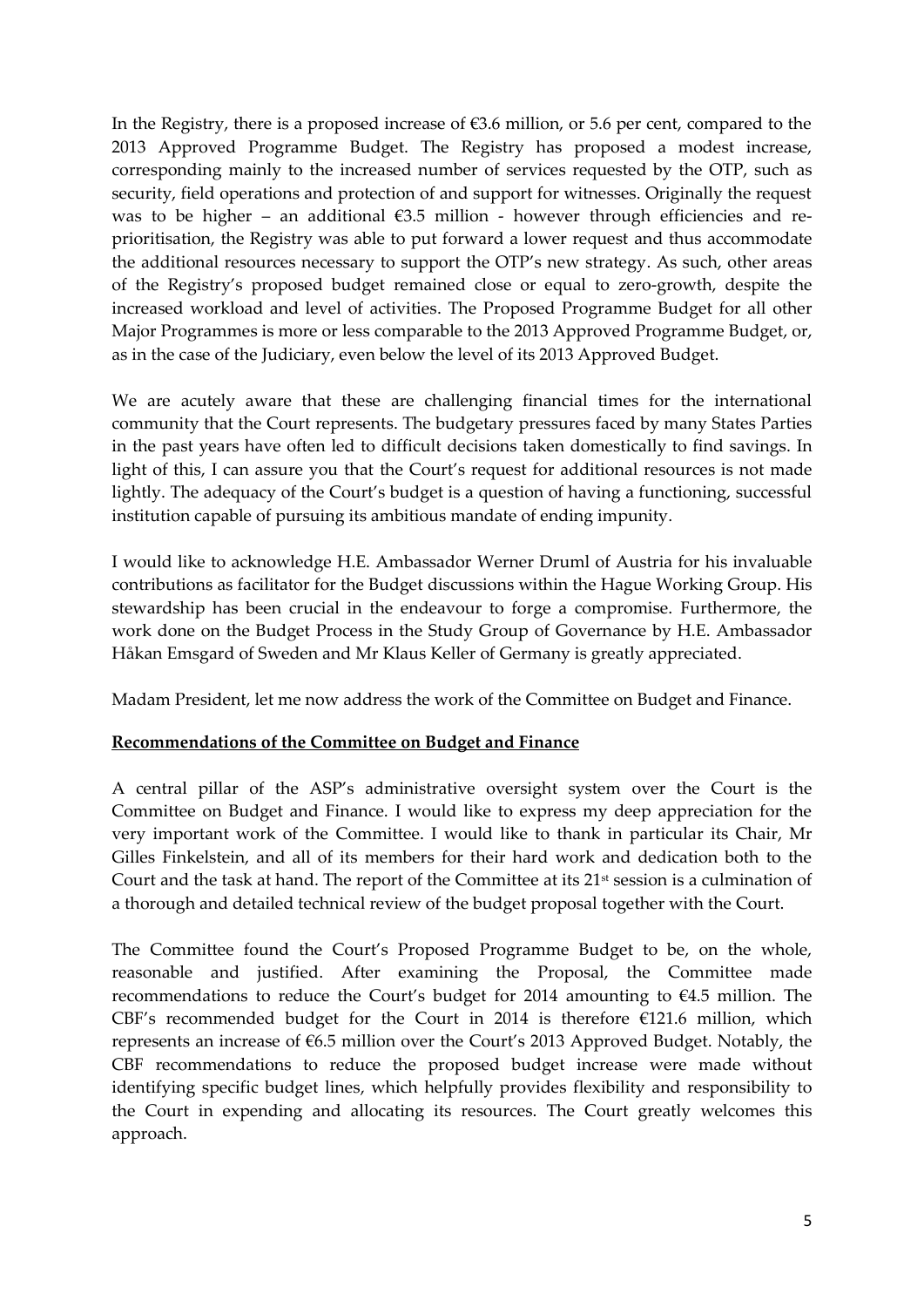The CBF's total recommended reduction of  $E4.5$  million is substantial and will have repercussions for the Court's operations. We have conducted an extensive analysis in order to allocate the main proposed reductions of  $\epsilon$ 2.2 million and  $\epsilon$ 1.1 million in the OTP and the Registry respectively. As a result, in keeping the quality standards required by their new strategy, the OTP has explained that such reductions would not allow the Office to conduct one full active investigation. Accordingly, the Registry would need to redistribute these reductions in the level of its support services across the Organ.

States Parties have expressed their general support for the CBF recommendations as a basis for agreement. While we appreciate the difficult financial circumstances facing some States, the Court had hoped that, like last year, the CBF report would form the basis of agreement on the Court's budget. We recognise that the CBF report already represents a compromise position, and we hope that this difficult compromise will succeed. Given the new strategic approach of the OTP, the Registry's reorganization exercise, as well as other political challenges facing the Court and the Assembly, it is important to have a consensus budget. We look forward to a productive discussion with States Parties and to concluding an appropriate budget to ensure that the Court can effectively fulfil its mandate in 2014.

Madam President, let me now address the proposed reorganisation of the Registry.

# **Reorganisation of the Registry**

**.** 

In going forward, I will reflect on the lessons learnt by the Court in its first decade. The ICC has seen a tremendous growth since the start of the functioning of the Court in 2002. The Registry has grown from a handful of staff to a fully operational Organ supporting the needs of a *sui generis* international institution. While the ICC Registry has had commendable achievements in its first decade, much work remains to be done. It is now time to make an in-depth analysis of the functioning of the Registry.

This has in fact been suggested numerous times by the CBF. In 2011 the Committee recommended a fundamental review of the Court's processes in order to determine whether the procedures implemented during the Court's establishment phase were still appropriate.<sup>1</sup> Last year, the CBF recommended that the Court undertake a thorough review of its organisational structure with a view to improving the Court's financial performance, removing unnecessary complexity and duplication, and ensuring that the entire organisational system is set up and aligned to deliver the Court's objectives.<sup>2</sup> As agreed with the CBF, a preliminary review was undertaken this year by external independent consultants PricewaterhouseCoopers. Importantly, there is widespread agreement across the Court that change is necessary. States have also expressed broad consensus that the Court should be more effective and efficient.

The reorganisation of the Registry will primarily aim at clarifying and ensuring the realisation of the vision, mission, culture and values of the Registry, improving Court-wide

<sup>&</sup>lt;sup>1</sup> Report of the Committee on Budget and Finance on the work of its  $16<sup>th</sup>$  session (ICC-ASP/10/20) April 2011, para 72.

<sup>&</sup>lt;sup>2</sup> Report of the Committee on Budget and Finance on the work of its 19<sup>th</sup> session (ICC-ASP/11/20) September 2012, para 72.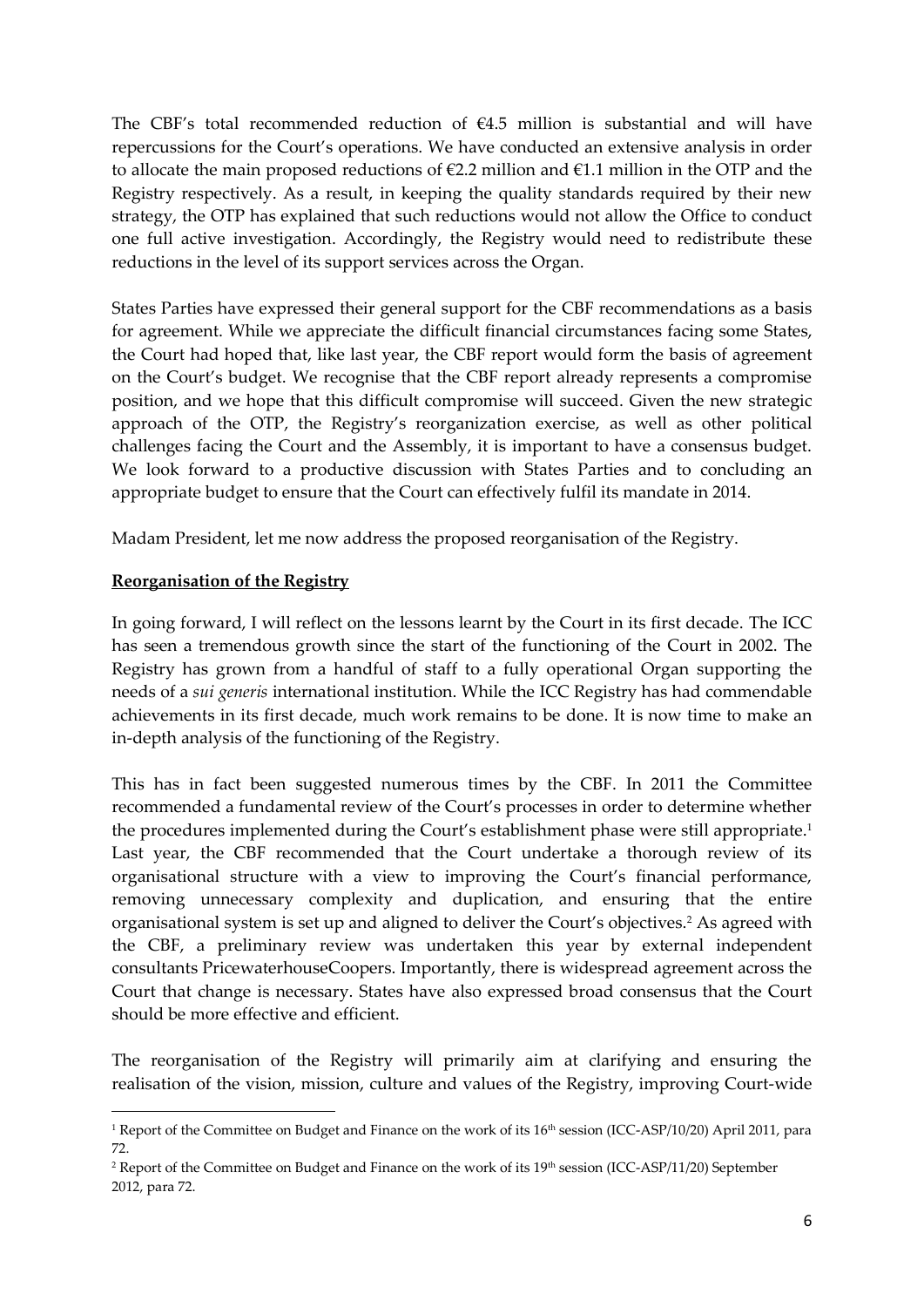and Registry-wide coordination, and at ensuring the continuous and efficient delivery of quality services in the most effective manner. Accordingly, the three main principles guiding the reorganisation are: the One-Court principle, strategic leadership and sustainability.

It is important to restore and reiterate the One-Court principle, both across Organs and within the Registry. This issue has already been raised between Organ Heads, who are eager to enhance cooperation and coordination as one Court. The matter has also been raised by the CBF at its last session when it "(…) invited the Registrar to consider additional savings and efficiencies that could be achieved through synergies with other Major Programmes."<sup>3</sup>

Adequate structures and processes need to be in place to ensure communication within and across the Registry and *vis-à-vis* the other Organs so as to enhance and expedite decisionmaking, cooperation and coherence to efficiently achieve quality results. It is necessary to reinforce uniform and consistent approaches. The Organs also agree that along with increased communication and coordination, there needs to be clearer definition of interorgan relations and operations. An enhanced inter-organ strategic dialogue should lead to increasing synergies, avoiding possible duplications and ensuring the effectiveness and efficiency of the Court's operations as a whole.

Another important objective of the reorganisation is to re-design the Registry's structure and processes to promote strategic leadership. It is important for the Registrar to provide a coherent vision throughout the Registry as well as towards the other Organs, field offices and third parties. This vision must drive operations across the Registry to avoid micromanagement. To ensure and promote strategic leadership, the Registry's structural organisation should aim at reducing spans of control, identifying responsibilities that could be delegated and rationalising reporting lines.

Improving the sustainability of operations is also an objective of the reorganisation. The Registry's operations will be more sustainable in a new structure that is clearly defined and reduces unnecessary bureaucracy and duplication. The reorganisation is intended to create the preconditions under which staff and resources can optimally function and flourish in the short and long term. The aim is to create a more streamlined and integrated Registry with better services providing maximum support for judicial and prosecutorial activities. Also crucial for the sustainability and success of the Registry and Court's operations is on-going trust from all partners, based on the evidence that resources are used efficiently and effectively.

# Budget impact

**.** 

It is important that this ambitious and complex project is carefully managed and communicated, both internally and externally, and that thorough analysis is undertaken before decisions are made. The reorganisation will take some time to be fully implemented, with initial steps being envisaged for at least the coming year and into 2015. A detailed work-plan is being developed, identifying the manner in which all Registry Sections and Offices will be reviewed. The intended reorganisation will be implemented gradually in the

 $3$  Report of the Committee on Budget and Finance on the work of its 21st session, para 66.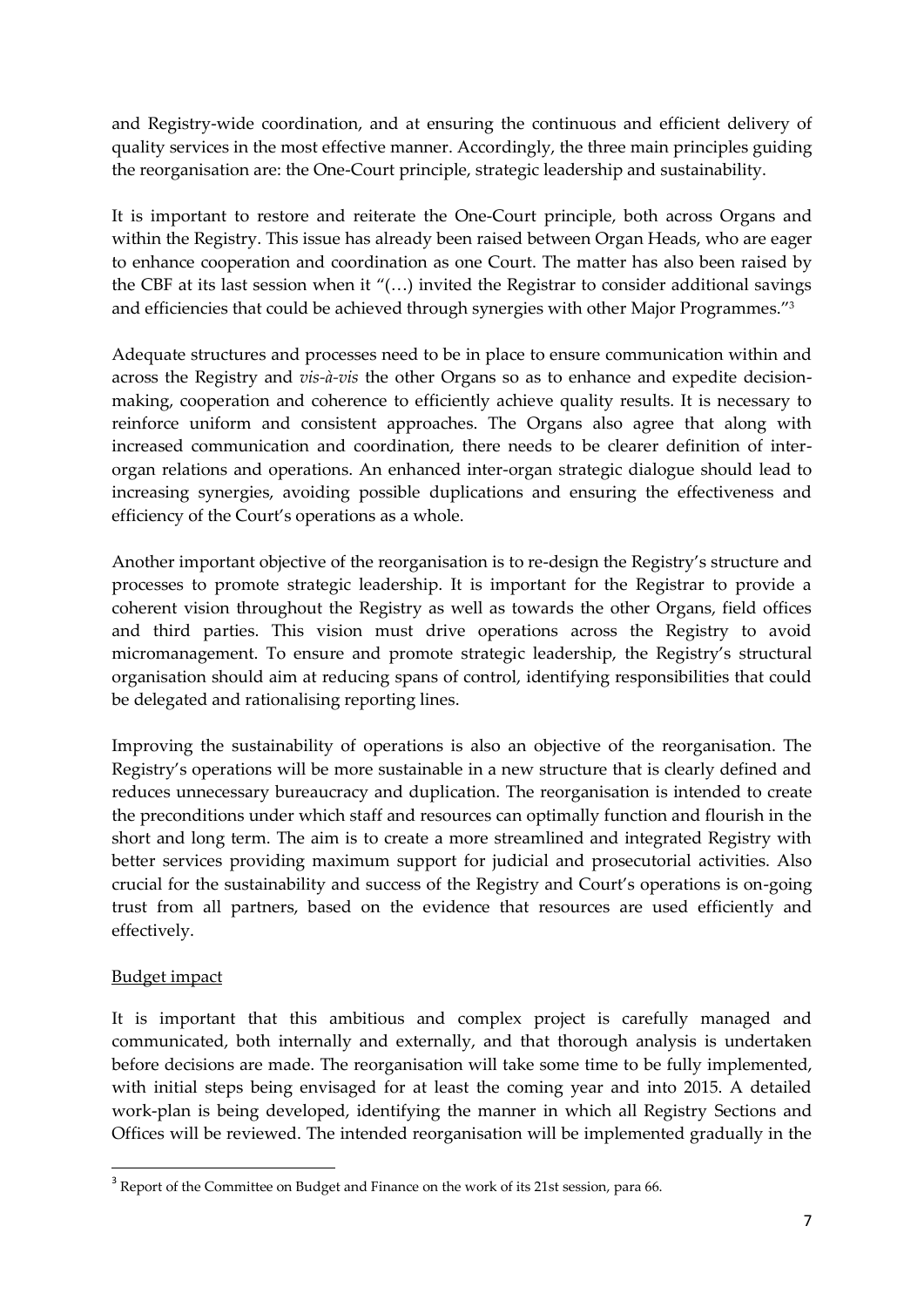course of the next two years, and the process will be validated by internal and external stakeholders, including from other tribunals.

One of the aims of the reorganisation is to ensure the delivery quality services in the most efficient and effective manner. Efficiency improvements are guaranteed, and I am committed to find, within the year, measures that will ultimately result in a final leaner structure of the Registry. However, there may be initial costs necessary to implement the new structure and to sustain the reorganisation process. I stress that the objective of the reorganisation is not downsizing, but rightsizing.

I have committed to ensuring that the reorganisation will not lead to an increase in Registry resources. While not being the primary purpose of the plan, the reorganisation will deliver efficiencies likely to lead to savings in the Registry budget. The CBF recommended that I be invited to set a tentative target of 3 per cent savings in the reorganisation.<sup>4</sup>

# Reporting

Throughout the reorganisation, communication and consultation will be key. The Registry will continuously provide updates and reports to the Court's staff, the Staff Union Counsel, the HWG and also the CBF, among other stakeholders. I have already held consultations within the Registry and with the other Organs, as well as hosted a meeting for all Registry staff. I presented the reorganisation proposal to the Hague Working Group, which was positively received, and committed to engage the Group and report regularly on progress. I will be pleased to continue this dialogue with States Parties and look forward to fruitful deliberations to ensure that the Registry fulfils its mandate to the best of its ability.

At the  $21^{st}$  session of the CBF, I presented my vision for reorganising the Registry, which was welcomed by the Committee who recommended that I be granted the authority to do so.<sup>5</sup> The CBF requested that I report back to the Committee in 2014 on measures taken and proposals to be considered.<sup>6</sup> This reporting will ensure that the CBF and ASP have adequate oversight of the decisions taken regarding the reorganisation. Support for this new strategic leadership in the Registry from staff, managers and States Parties, will be crucial to the success of the operation. With the approval of States Parties, I shall undertake this ambitious reorganisation plan that will result in a more effective and efficient Registry with better services providing maximum support for judicial and prosecutorial activities.

# **Conclusion**

I know that we all share the same goal of continuing to build an effective institution that can fully deliver its mandate. This responsibility cannot be upheld without the necessary resources and means for the Court to investigate, prosecute, defend, protect and assist victims and witnesses, represent and provide reparations to victims and adjudicate the crimes. Effective and efficient justice requires that the Court be adequately resourced.

 4 Ibid

<sup>5</sup> Ibid

<sup>6</sup> Ibid